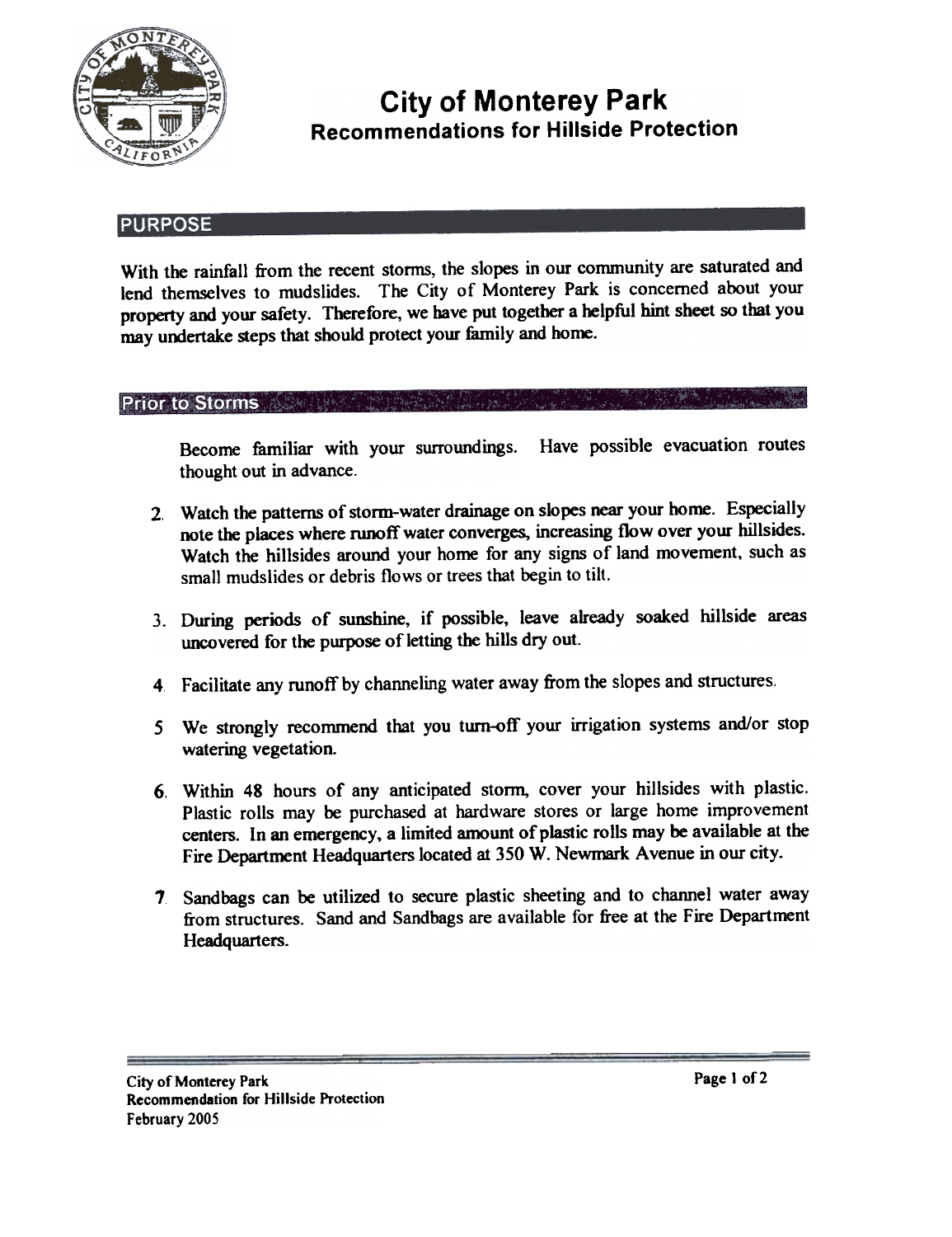#### **During Intense Storms**

Stay alert! Many debris-flow injuries occur when people are sleeping. Listen to a radio for warnings of intense rainfall. Be aware that intense short bursts of rain may be particularly dangerous, especially after longer periods of heavy rainfall and damp weather.

- 2. If you are in areas susceptible to mudslides, consider leaving if it is safe to do so. Remember that driving during storms requires extra attention and awareness.
- 3 Listen for any unusual sounds that might indicate moving debris, such as trees cracking or boulders knocking together. A trickle of flowing or falling mud or debris may precede larger flows.
- If you have noticed any mudslide and/or hillside failure, contact a soil engineer or other qualified licensed contractor (list attached) to assess and mitigate the potential hazard to your property. 4.

### What to do if you suspect imminent mudslide danger

Evacuate your home.

- 2. Call 9-1-1 Emergency to report the danger.
- 3 Inform affected neighbors, if it is safe to do so.

For more information, or if you are disabled or elderly and may need some assistance, please contact the City of Monterey Park Public Works Department at (626) 307-1320.

You may visit us on the web at:  $www.ci.monterey-park.ca.us$ 

If you need assistance in translating this document, visit the City Hall information desk or call (626) 307-1320.

Si necessita assistencia en Espaiiol, visite la oficina de informacion en la